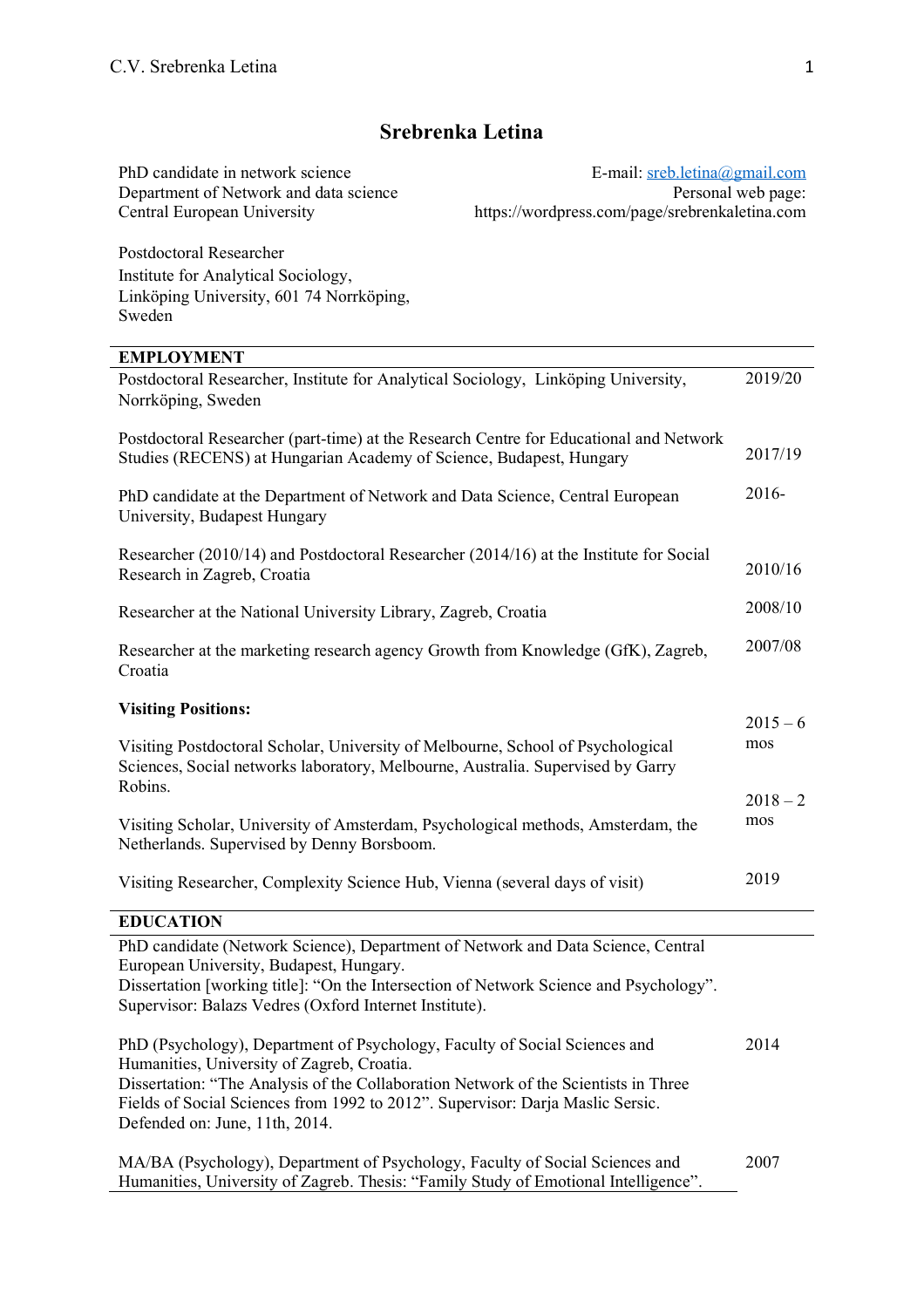#### Supervisor: Denis Bratko.

#### **RESEARCH AND TEACHING INTERESTS**

- o Social networks;
- o Psychological networks; psychiatric comorbidity; mental health
- $\circ$  Interdisciplinary approaches in studying human behaviour: intersections of network science, data science, psychology, and analytical sociology;
- o Big data and simulation studies in social sciences

## **PUBLICATIONS**

#### **Peer-Reviewed Publications:**

Maya-Jariego, I., Letina, S., & Tinoco, E. G. (2019). Personal networks and psychological attributes: Exploring individual differences in personality and sense of community and their relationship to the structure of personal networks. Network Science, 1-21.

Letina, S., Blanken, T. F., Deserno, M. K., & Borsboom, D. (2019). Expanding network analysis tools in psychological networks: Minimal spanning trees, participation coefficients, and motif analysis applied to a network of 26 psychological attributes. Complexity, 2019.

Letina, S., Robins, G., & Maslić Seršić, D. (2016). Reaching out from a small scientific community: the social influence models of collaboration across national and disciplinary boundaries for scientists in three fields of social sciences. Revija za sociologiju, 46(2), 103-139.

Letina, S. (2016). Network and actor attribute effects on the performance of researchers in two fields of social science in a small peripheral community. Journal of Informetrics, 10(2), 571-595.

Letina, S., Zauder, K., & Jokić, M. (2012). The productivity of Croatian psychologists: A scientometric analysis of network cooperation on works indexed in the WoS database from 1991 to 2010. Suvremena psihologija, 15(1), 97-116.

M. Jokić; K. Zauder; S. Letina. Croatian scholarly productivity 1991–2005 measured by journals indexed in Web of Science. Scientometrics. 2010, 83 (2), 375-395.

### **Other Academic Publications:**

*Non-peer reviewed papers:*

Lewis, J. L., Letina, S. L., & Woelert, P. (2016). Research collaboration: Understanding disciplinary differences in structures and effects.

#### *Books/Monographs:*

Letina, Srebrenka. Co-authorship networks of social scientists in Croatia: Introduction to Social Network Analysis. Publisher: Hrvatska Sveučilišna Naklada (Croatian University Press): Zagreb. Funded by Croatian Ministry of Science, Education and Sports. 2017.

M. Jokić and K. Zauder, S. Letina. The features of Croatian national and international scholarly productivity in social sciences, arts and humanities 1991-2005. Publisher: The Institute for Social Research: Zagreb. 2012.

## **PROJECTS**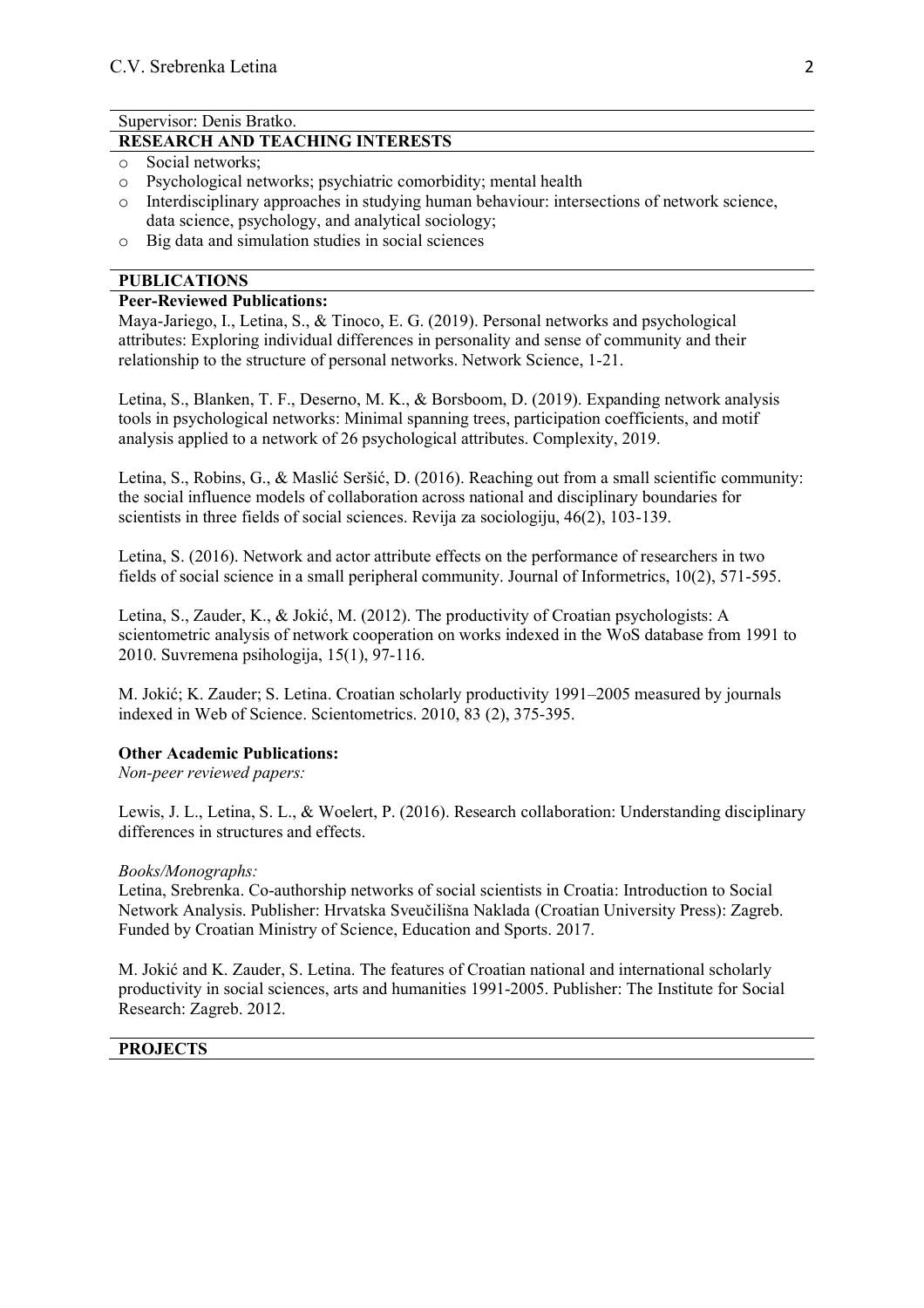| Researcher, "No Sword Bites So Fiercly as an Evil Tongue? Gossip Wrecks Reputation,<br>but Enhances Cooperation". Principal Investigator: Károly Takács, Hungarian Academy<br>of Sciences, Research Center for Educational and Network Studies (RECENS), funded<br>by European Research Council Consolidator Grant. | $2017 -$<br>2020 |
|---------------------------------------------------------------------------------------------------------------------------------------------------------------------------------------------------------------------------------------------------------------------------------------------------------------------|------------------|
| One of collaborators on "myPersonality" project led by David Stillwell & Michal<br>Kosinski, which combines Facebook data and psychometric measures of 7,5 mil people.                                                                                                                                              | 2017             |
| Researcher, "Understanding the structures and effects of research collaboration", at the<br>Melbourne School of Government, University of Melbourne, funded by Incubator<br>Research Project Grants.                                                                                                                | 2015             |
| Researcher, "Research activity, collaboration and orientation in social sciences in<br>Croatia and other post-socialist European countries", at The Institute for Social Research<br>in Zagreb, funded by Croatian Science Foundation.                                                                              | 2016             |
| Researcher, "Study of the demand for the competencies, qualifications and professions<br>in polytechnics in the years $2020$ and $2025 - a$ qualitative study", at the Polytechnic of<br>Zagreb, funded by European Social Funds.                                                                                   | 2016             |
| Researcher, "Development of the Evaluation Model for Scientific Work in the Republic<br>of Croatia for all scientific fields" at The Institute for Social Research in Zagreb, funded<br>by Croatian Ministry of Science, Education and Sports.                                                                      | 2008-<br>2013    |
| <b>AWARDS, FELLOWSHIPS</b>                                                                                                                                                                                                                                                                                          |                  |
| Award for Advanced Doctoral Students, Central European University<br>$\bullet$                                                                                                                                                                                                                                      | 2019             |
| "Seal of Excellence" - for the project proposal for Marie Curie Sklodowska Action<br>$\bullet$<br>- Individual Fellowship call                                                                                                                                                                                      | 2017             |
| "Seal of Excellence" - for the project proposal for Marie Curie Sklodowska Action<br>$\bullet$<br>- Individual Fellowship call                                                                                                                                                                                      | 2018             |
| Graduate House Research Acknowledgement Reward, by The Graduate Union of the<br>$\bullet$<br>University of Melbourne Inc.                                                                                                                                                                                           | 2015             |
| Endeavour postdoctoral fellowship, Australian Government<br>$\bullet$                                                                                                                                                                                                                                               | 2015             |
| Postgraduate Fellowship, Ministry of Education, Science and Sports of Croatia<br>$\bullet$                                                                                                                                                                                                                          | 2009             |

## **PRESENTATIONS**

### **Invited Presentations:**

Letina, Srebrenka. "Using comorbidity networks to understand psychopathology." Workshop "Towards A Theory of Health Trajectories from Longitudinal Data", Complexity Science Hub, Vienna, 2019

Letina, Srebrenka. "Putting individuals back into the network: Some theoretical and analytical approaches on the individual-actor level attributes' effects on network structure". Hungarian Academy of Sciences, Computational Social Science, RECENS Research Group, Budapest, 2017 **Conference Presentations (selected):**

- Letina, S; Lengyel, B; Bíró A; Tóth G; Takács, K. Social Network and Mental Health: The Relationship Between an Online Social Ego-Network Structure and Antidepressant Use in Hungarian Small Settlements. 4th European Conference on Social Networks, Zurich, 2019.
- Letina, S; Samu, F. Bringing the Balance Theory Back to the Individual in the Network: Proposed Measures of an Individual's Embeddedness in Unbalanced Structures. International Sunbelt Social Network Conference, Montreal, 2019.
- Sliskovic, T; Takacs, K; Lucic, M; Letina, S. Do Brokers Gossip Strategically? Investigating Information Sharing and Control in Organizations Using Exponential Random Graph Models. International Sunbelt Social Network Conference, Montreal, 2019.
- Letina, S; Vedres, B; Khraisha, T. A Network Science approach to the study of relationship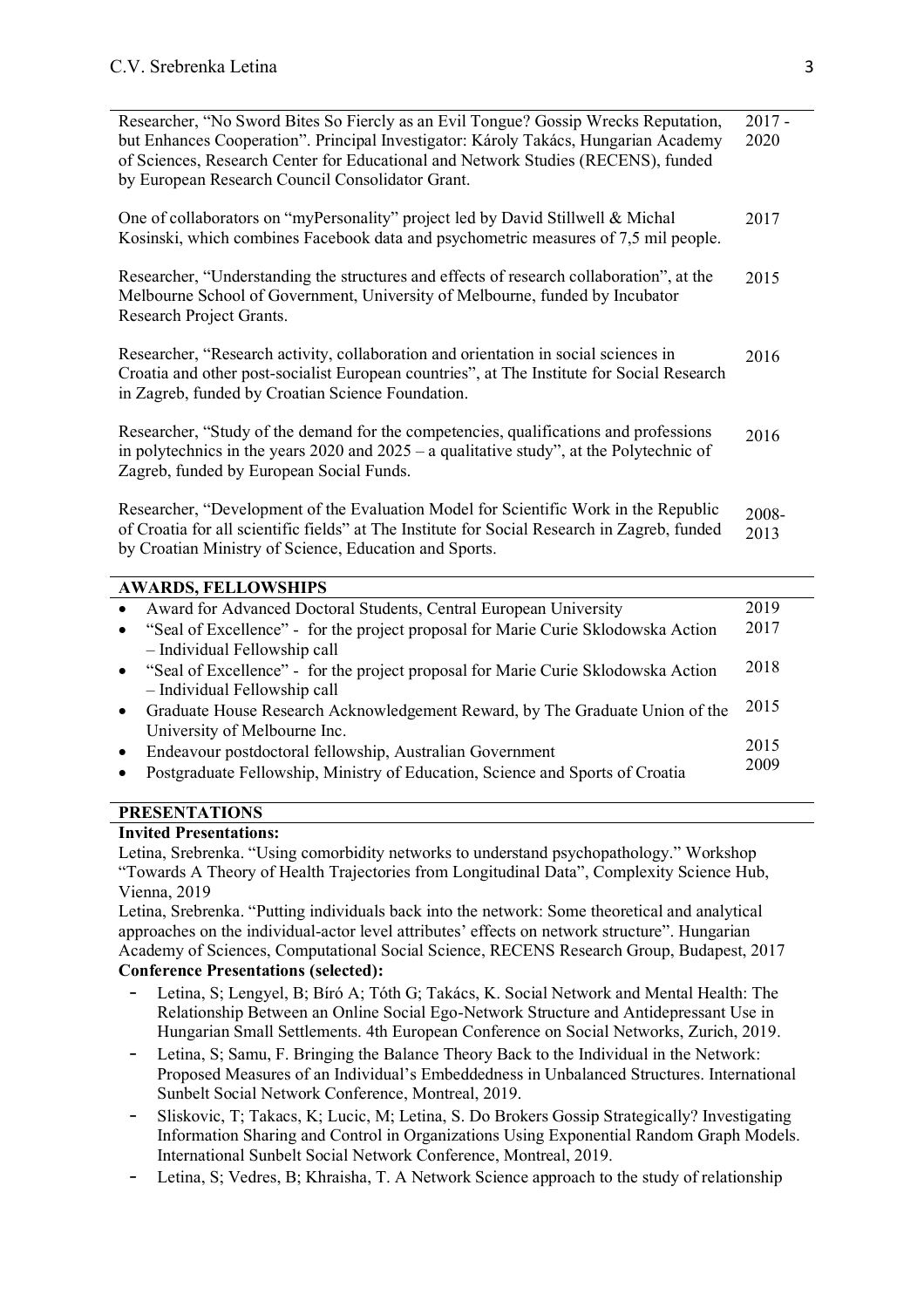between psychological attributes. European Personality Psychology Conference, Zadar, Croatia, 2018.

- Letina, S. Are different types of Facebook ego-nets related with differences in psychological networks? International Sunbelt Social Network Conference, Utrecht, Netherlands, 2018.
- Letina, S; Vedres, B; Andras, K. Structures within and between individuals: psychological and social networks. International. Sunbelt Social Network Conference, Beijing, China, 2017.
- Letina, S, Vedres, B. A review of the association among psychological attributes and network variables: a network perspective. 23rd Ramiro and Zoran Bujas Days, Zagreb, 2017.
- Letina, S. Network and actor attribute effects on performance of researchers in two fields of social science in small peripheral community. International Sunbelt Social Network Conference, Newport Beach, California, USA, 2016. Newport Beach, California, USA, 2016.
- Letina, S. Taking into account the individual and social context: Auto-logistic actor attribute models. "Current Trends in Psychology", Novi Sad, 2015.
- Letina, S; Zauder. K. What are properties of measures of scientific efficiency: productivity rate and the h-index? 20th Empirical studies in psychology, Belgrade, 2014.
- Letina, S. Network analysis of co-authorship data in social sciences.19th Psychology days in Zadar, 2014.
- Letina, S; Jokić, M. Co-authorship ego networks of social scientists. PubMet 2014: The Plurality of Approaches to the Scholarly Publishing and Assessment, Zadar, 2014.
- Letina, S; Maslić Seršić, D. The Analysis of the Collaboration Network of the Educational Scientists from 1992 to 2012. The 2nd Days of Educational Sciences, The role of research in educational change, Zagreb, 2014.
- Letina, S; Zauder, K. Stereotypes about scientists validation of "image of scientists" scale. 21st Ramiro and Zoran Bujas's days, Zagreb,2013.
- Letina, S; Zauder, K; Petrović, N; Jokić, M. Network perspective of researcher's productivity. Current Trends in Psychology, Novi Sad, 2013. 73-74.
- Letina, S; Zauder, K; Jokić, M. Impact of scientific papers of Croatian psychologists in international databases Web of Science, Scopus and PsycInfo (1991 - 2010). XVIII. Psychology days in Zadar, 2012.

## **TEACHING EXPERIENCE**

| Teaching assistant, Social Networks course (MA Computational Social Science,<br>2020              |  |
|---------------------------------------------------------------------------------------------------|--|
| Linkoping University).                                                                            |  |
| Teaching assistant, Social Networks course (PhD and MA course) at Central European<br>2018        |  |
| University.                                                                                       |  |
| Lecturer: Introduction to social network research (workshop for postgraduates). The<br>2016       |  |
| Institute for Social Research in Zagreb.                                                          |  |
| Guest lecturer, Introduction to scientific writings (PhD course), Faculty of Textile and<br>2013- |  |
| 2014<br>Technology, University of Zagreb.                                                         |  |
| Guest Lecturer, Organizational Psychology: Organizational network analysis and social<br>2014     |  |
| network analysis in psychology (graduate course), Department of Psychology,                       |  |
| University of Zagreb.                                                                             |  |
|                                                                                                   |  |
| Participation in the organization of scientific events:                                           |  |
| Workshop on Gossip, Reputation, and Honesty (as moderator) at Centre for Social<br>2018           |  |
| Sciences                                                                                          |  |
| Computational Social Science - Research Center for Educational and Network Studies                |  |

#### (CSS-RECENS) **REFEREEING**

Journal of Informetrics, Journal of Personality Assessment, Scientometrics, Revija za Sociologiju, Public Sector Economics, Behaviour Research and Therapy

## **LANGUAGE COMPETENCIES**